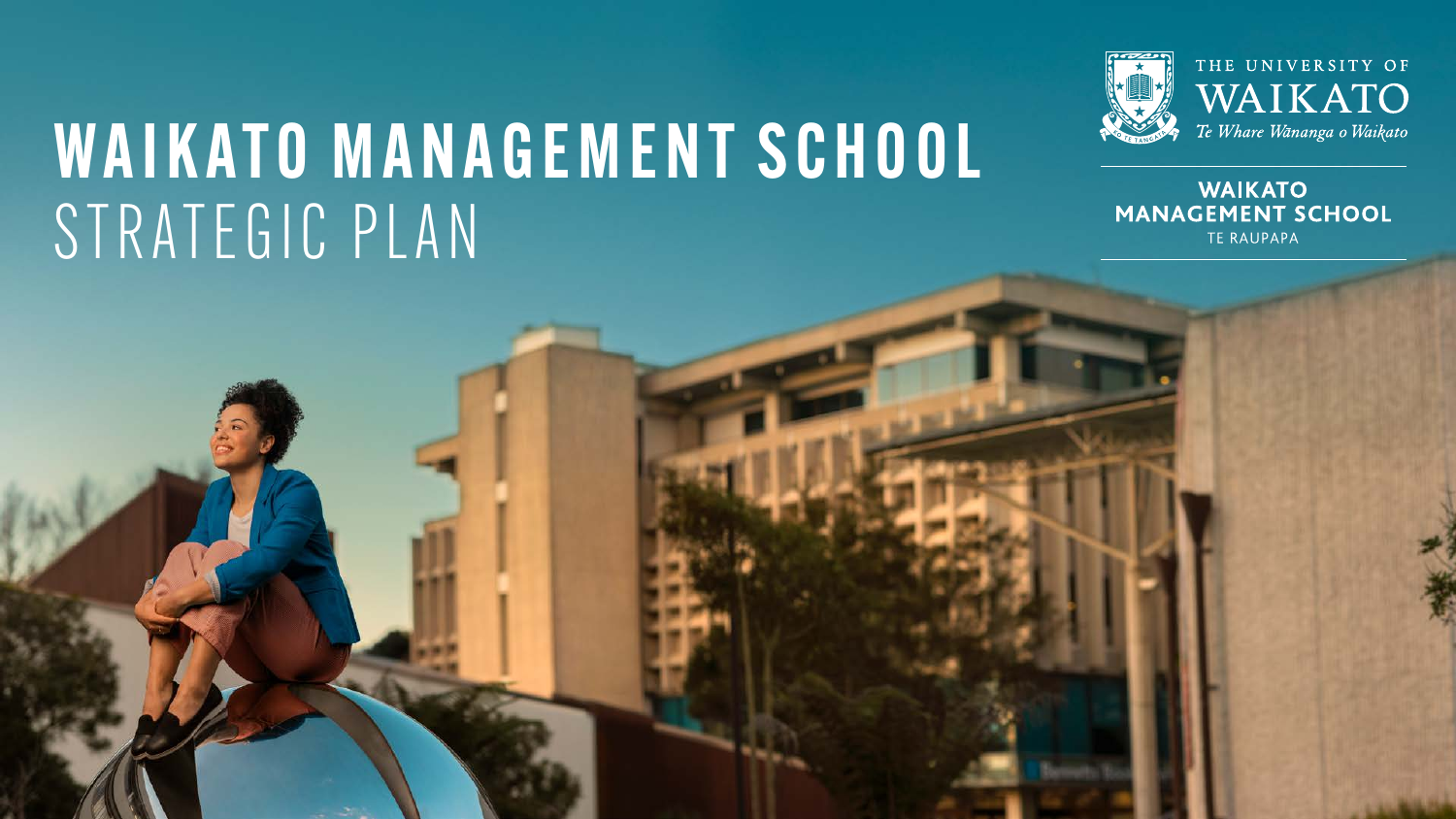

# **The world is changing. Issues are complex, interlinked and urgent. The disruptions we're facing bring both risk and opportunity.**

Businesses and organisations need people who can solve complex problems with technical expertise, creativity and human skills.

New thinking and novel solutions will be required to address changes at every level – from climate change to technology to business.

In the face of this change, we all have a role to play.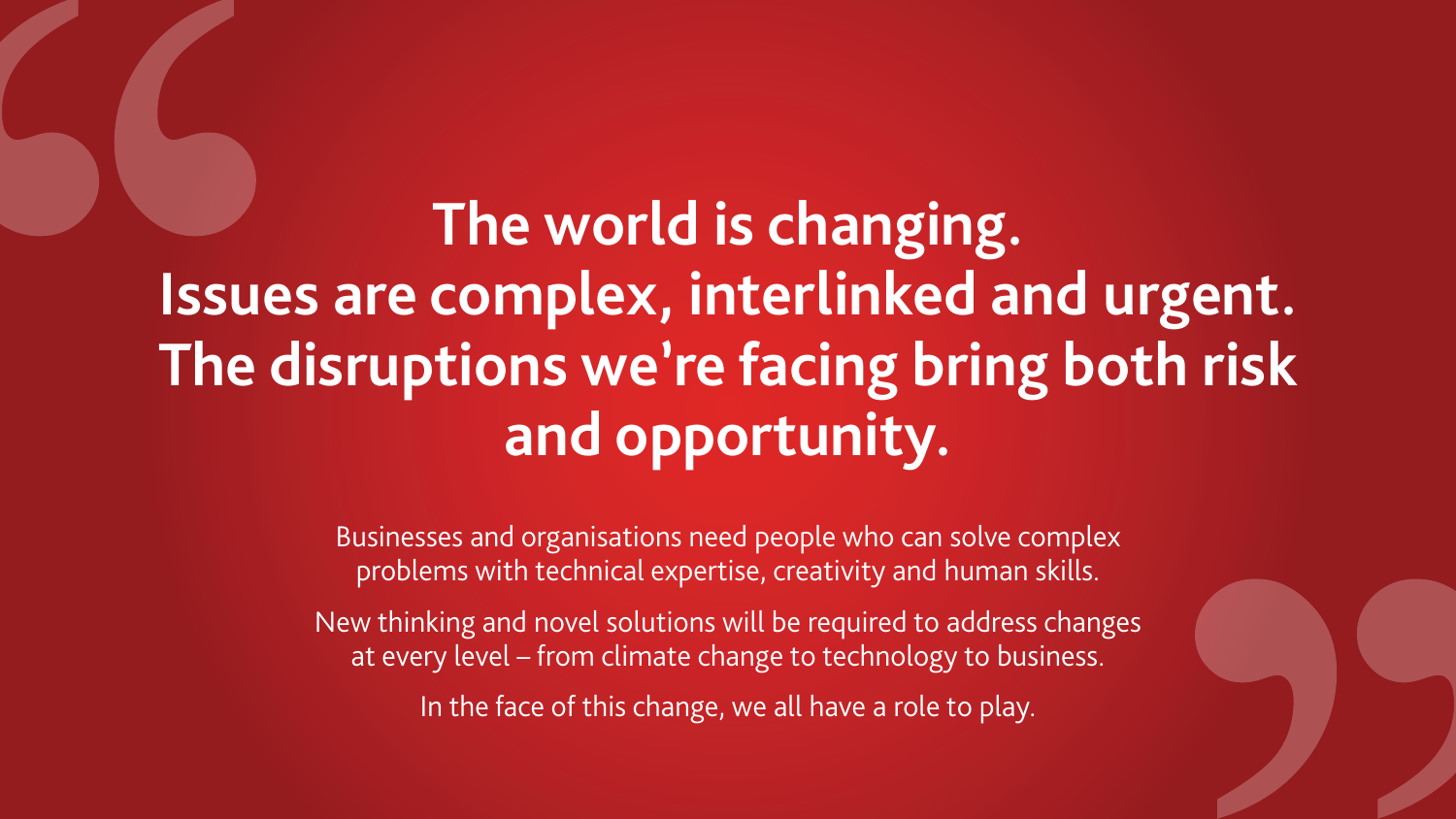



### A community of staff, students & stakeholders who care deeply about the positive impact a world-class education and world-class research have on Aotearoa and the world.

Deeply connected to our home, we are also an international community focused on globally important issues.





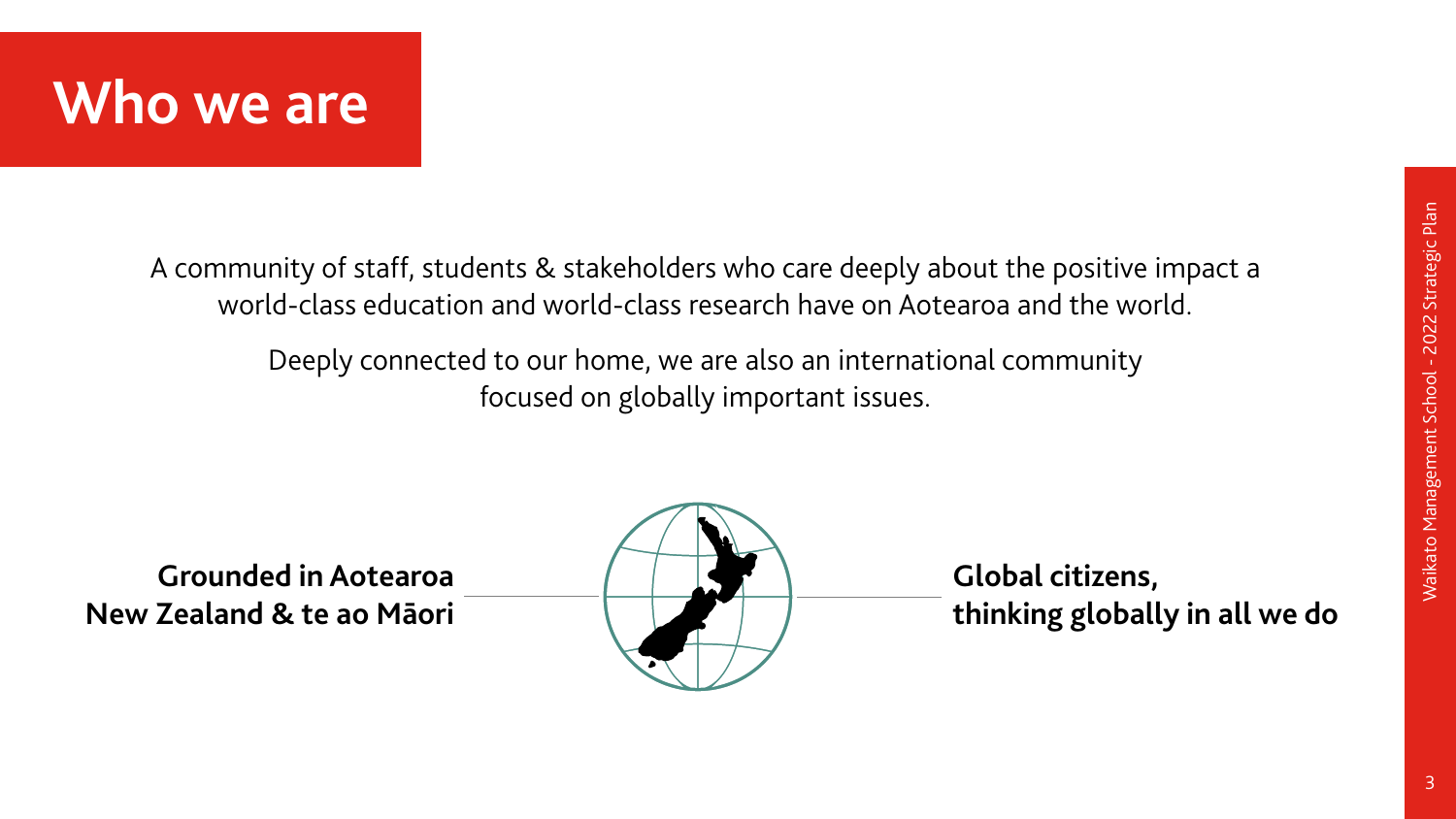| The world is facing<br>environmental, social<br>and business upheaval. | <b>Business &amp; managemer</b><br>environmentally.<br>Te ao Māori worldviews       |
|------------------------------------------------------------------------|-------------------------------------------------------------------------------------|
| No single discipline has the<br>answers                                | <b>Businesses and organisa</b><br>commercial + human +<br>The greatest value will b |
| <b>Character is key to success</b><br>and impact                       | Most students join a un<br>much (or more) than ex<br>Character can't be taug        |

nt schools must focus on creating value – commercially, socially,

are a powerful framework for this.

ations are crying out for people with cross functional skills –  $digital + analytical + technical.$ 

be created with combinations at the edge.

iiversity to advance their career. Employers hire on character as xpertise, but many universities do little to develop it.

the put it is forged in experiences.





# **Our context is full of challenges & opportunity**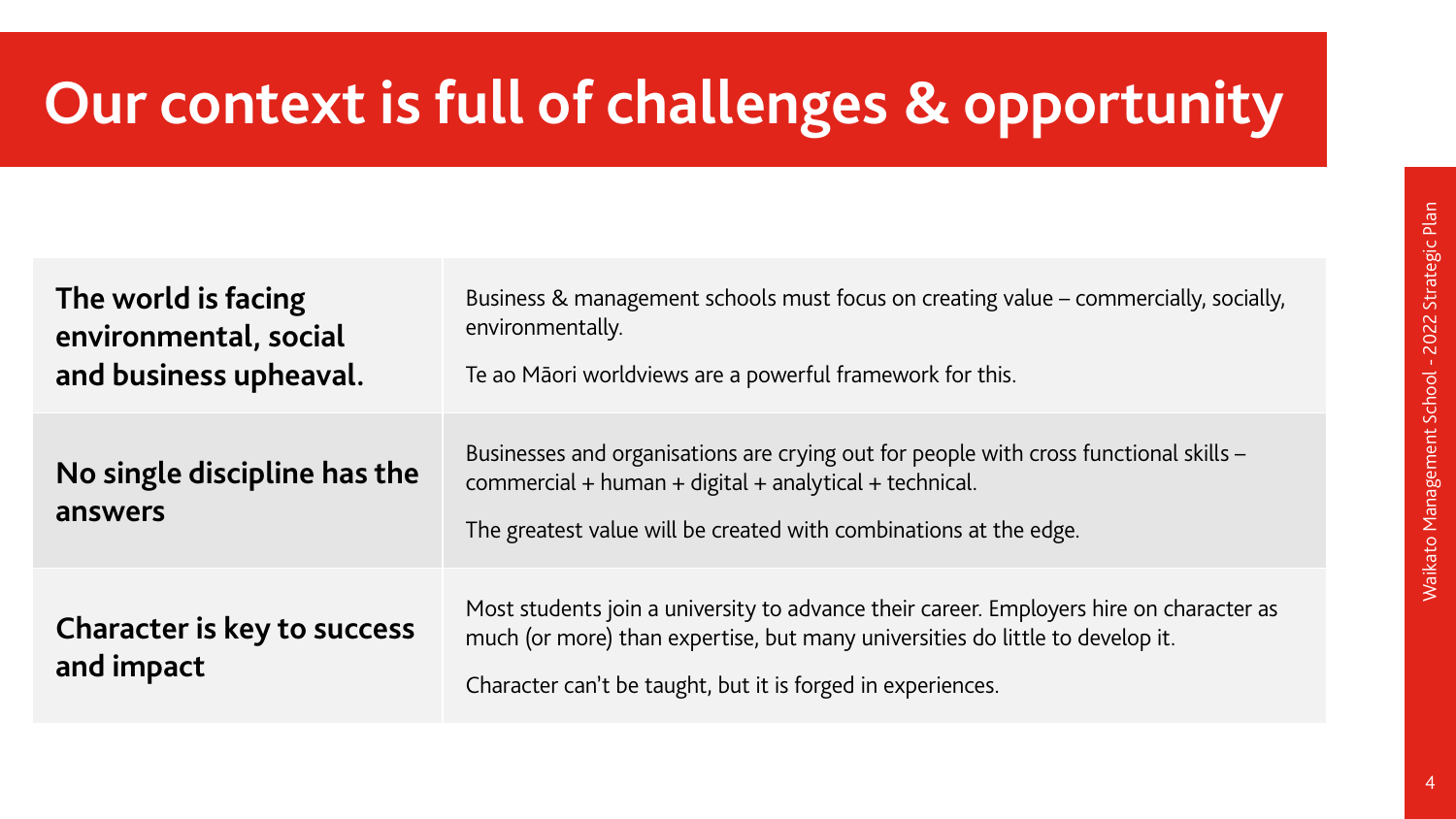

Our role is to empower the person – be they a student, a staff member, or one of our local & global community – so they can make a positive impact on all three domains. We do this through growing knowledge, capability and character.



5

### **We empower people to grow thriving businesses, a thriving society, and a thriving world**

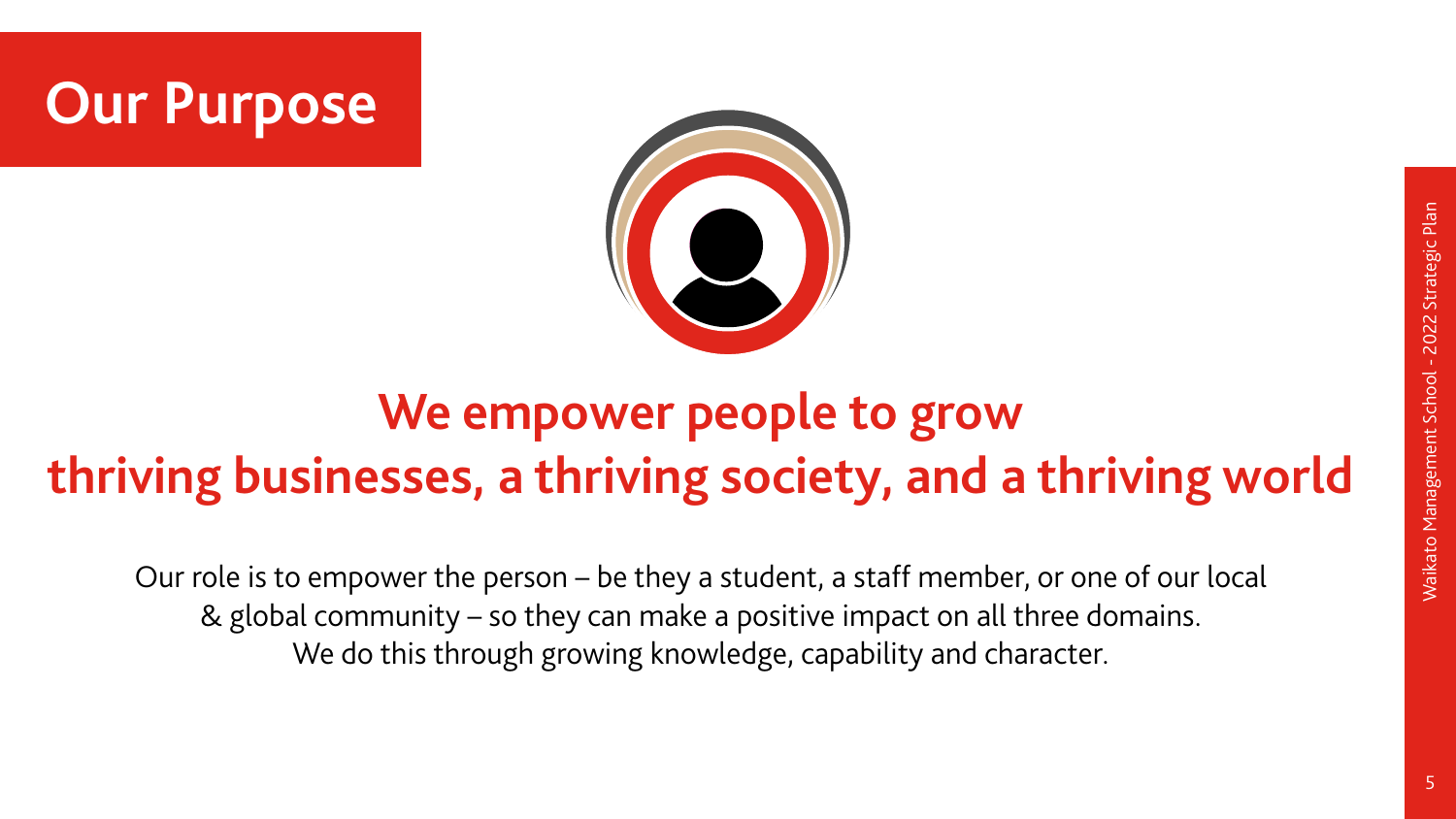Waikato Management School - 2022 Strategic Plan Waikato Management School - 2022 Strategic Plan

6



Thriving business Thriving society Thriving world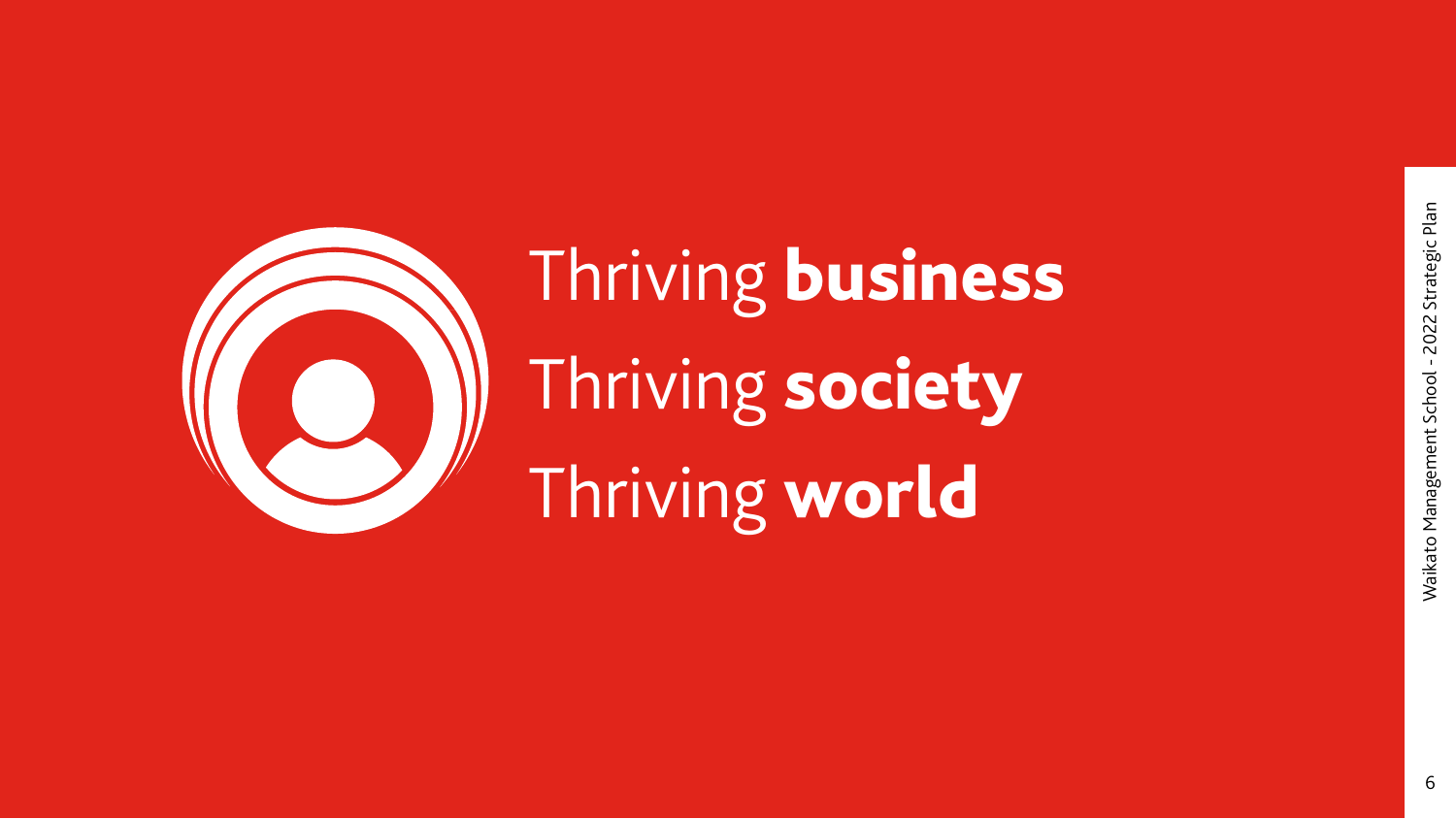



### **REAL WORLD EXPERIENCES**



### **DEEP CONNECTIONS**

in growing knowledge to create a thriving world

that supercharge careers and impact



### **GREAT PEOPLE DOING GREAT THINGS**



with business and society that amplify our impact

## **Our strategic paths**



### **WORLD LEADING EXPERTISE**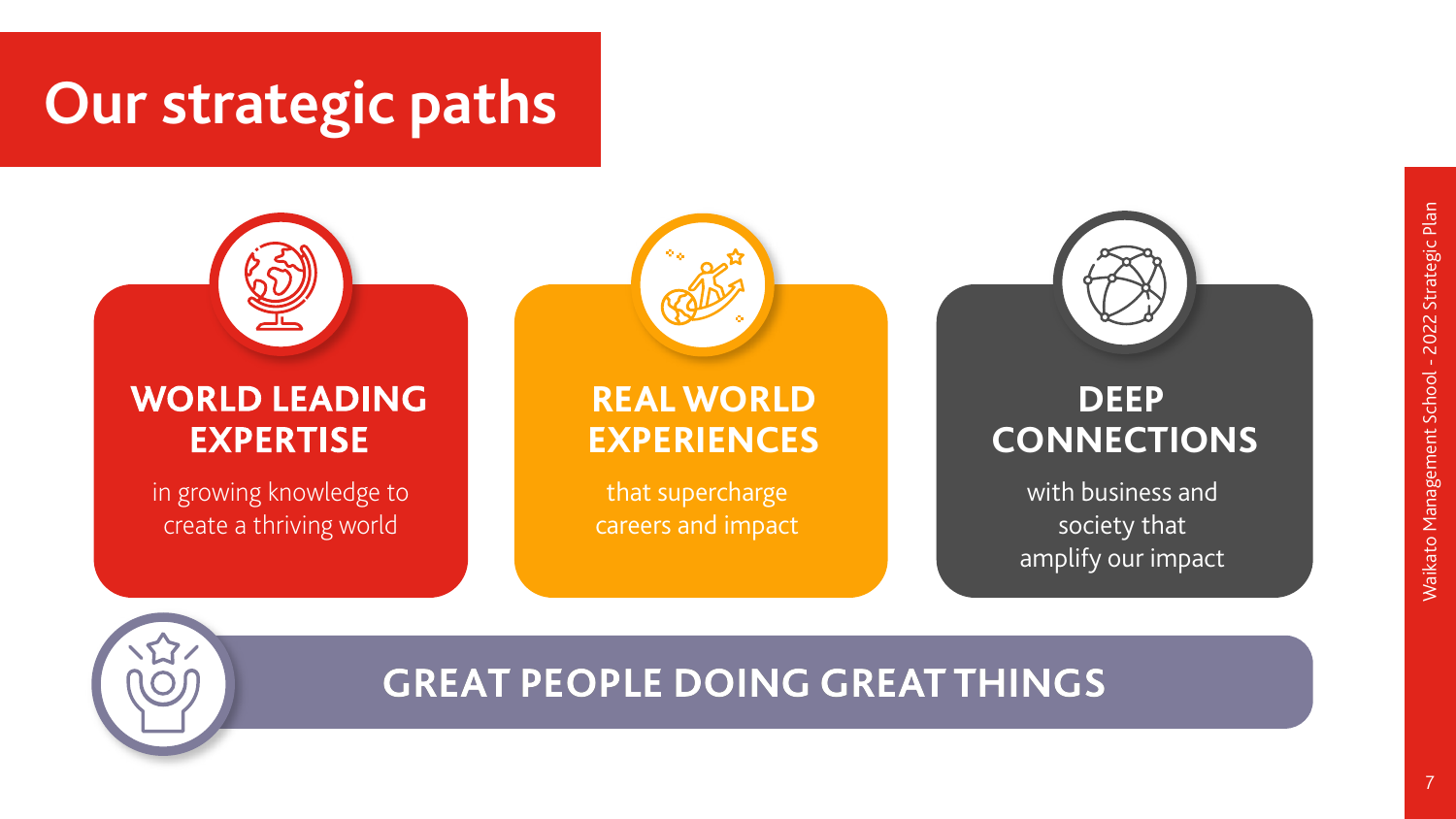

- World class research
- World class teaching



# **World leading expertise**

### **OUR FOCUS**

- Attract, retain and support **great researchers and teachers**
- **Innovate our resourcing model** to grow capacity in both research & teaching
- Support our students and deliver our purpose with e**xceptional professional staff** who constantly seek to raise the bar
- **Partner with other world-leading universities**
- Design high **quality online teaching** experiences for both students and staff
- Grow Māori staff numbers & all staff capability in **mātauranga Māori**

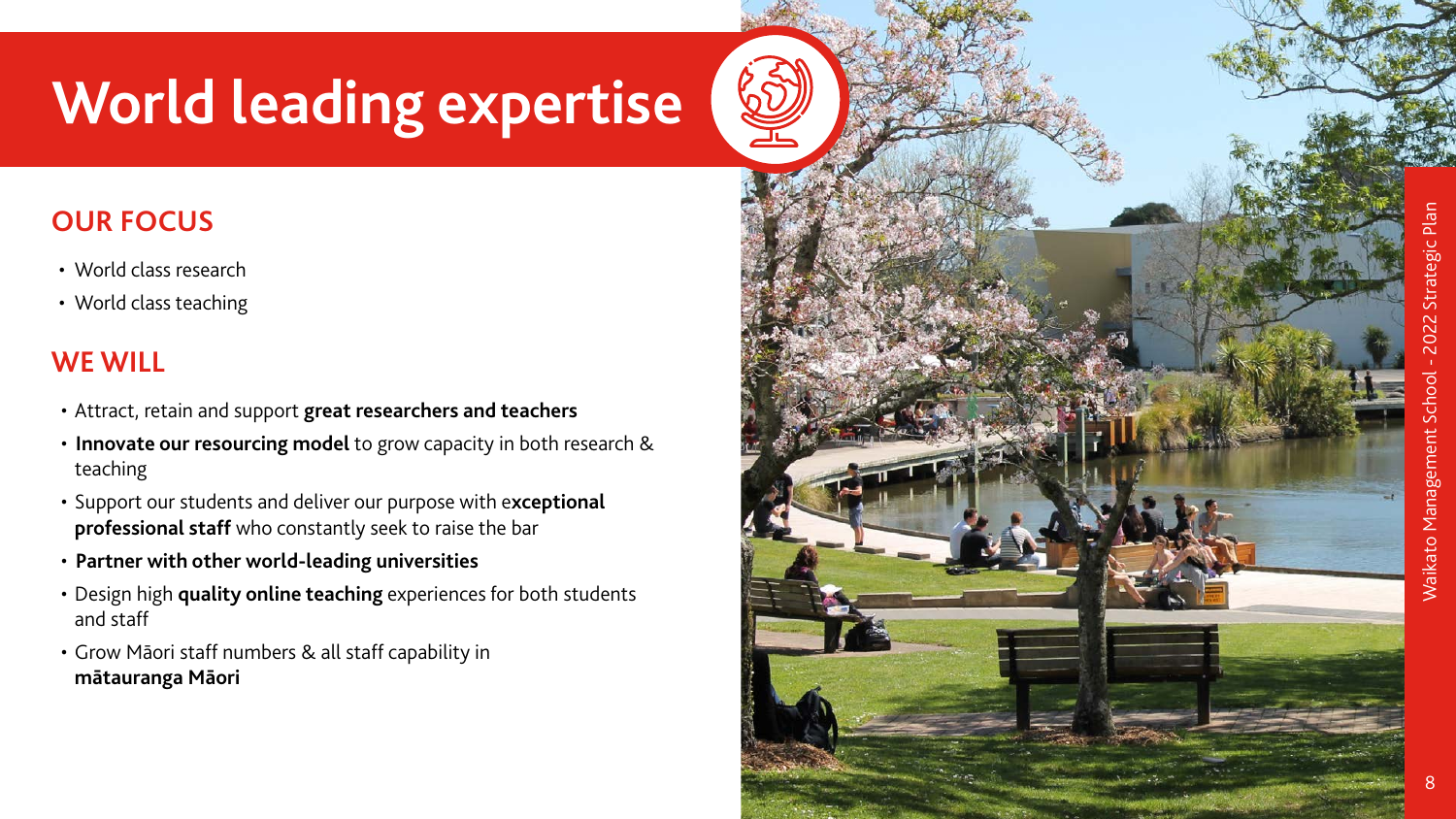



# **Real world experiences**

#### **OUR FOCUS**

- Experiential learning to build capability and character
- Connecting our academic learning with the world of practice

- Design programmes to emphasize **real world cases and projects**, and collaborating to implement real world solutions
- Refresh & grow our **Work Integrated Learning** programme
- **Launch new experiences** to empower students' growth including connections to te ao Māori for all
- Develop and grow **cross functional programmes,** partnering across the university and with international partners
- Host events that give students **memorable and impactful experiences** that connect and inspire
- Ensure all programmes are building the **skills to succeed in a digital world**

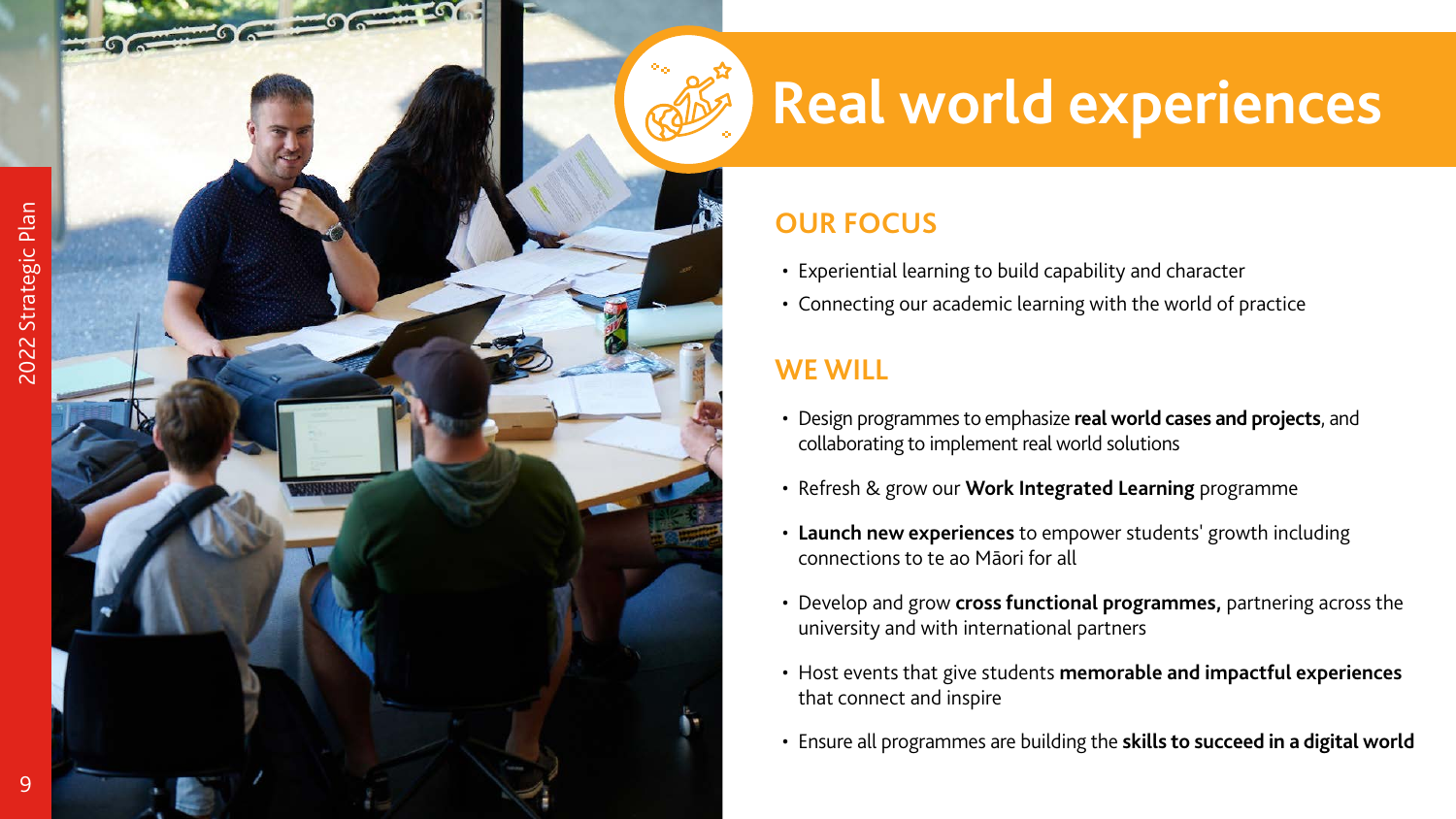



## **Deep connections**

### **OUR FOCUS**

- Creating stronger connections with **stakeholders & alumni**
- Building the **WMS brand & recruitment**
- Growing our **international partnerships & recruitment**
- Growing **executive education**

- Establish **relationship management** capability and systems to strengthen links with business, society & stakeholders including local and regional iwi
- Re-set **international plan** including partnerships with other world leading universities and off-shore recruitment
- Invest in building our **alumni connections**
- Invest in the **WMS brand** & PR to grow our presence
- Drive **innovative student recruitment**
- Pilot & grow **executive education** programmes

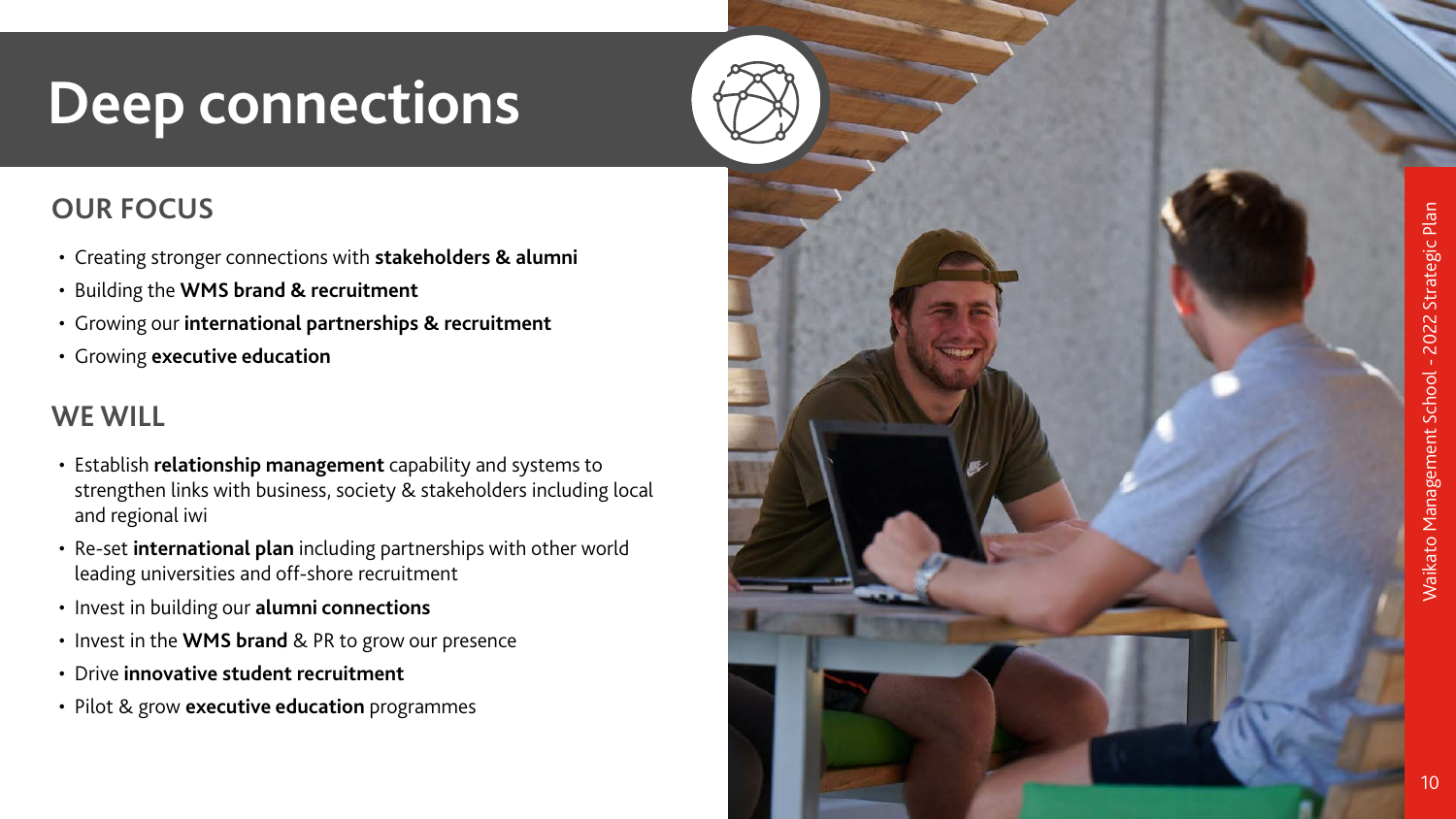11



## **Great People**

### **OUR FOCUS**

- Developing a **culture of high performance** and engagement
- Improving our **management systems** to drive innovation and delivery

- Set **clear goals and measures** and communicate our progress simply
- Grow our use of **data and insights** including feedback loops for student experience
- Invest in our **physical space** to create an environment that is great to work in, and builds connection and community
- Refresh our **technology and systems**, and constantly upskill our own digital skills
- Develop **continuous improvement** and clear management systems to lift our performance and impact